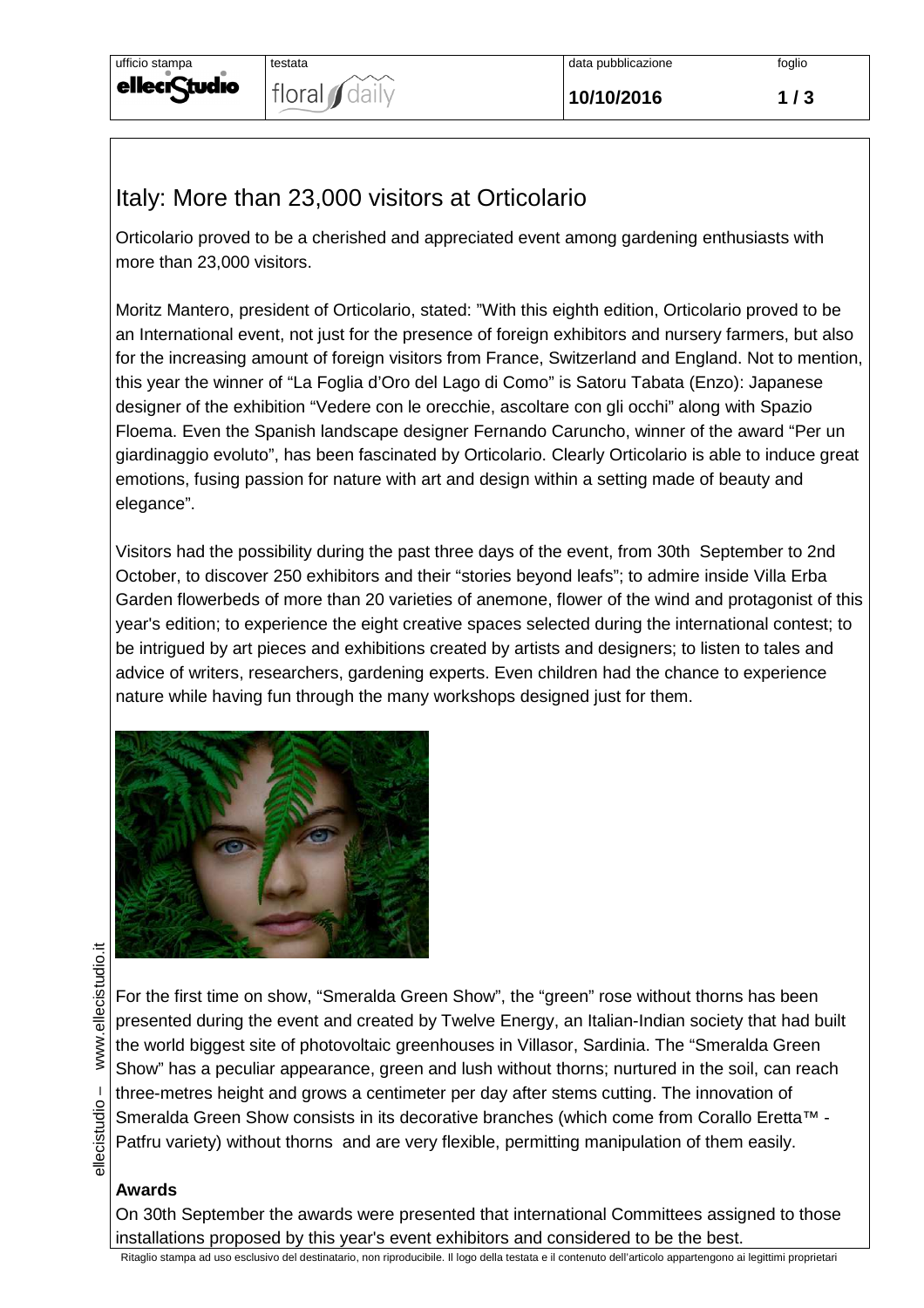Technical Committee evaluated variety as well as rarity of arboreal specimens of the collection, attention to research and detail proposed by nursery farmers.

The "Collection Award" went to Azienda Agricola Zanelli Mauro & C (Montichiari - BS) for the impressive show of more than 35 varieties of Japanese anemones (hybrids of Anemone japonica) complete of explanation sheets.

Special mentions went to: Pépiniere Figoli for the selection of fig seeds (Ficus carica) collected in the Mediterranean basin and Vivai Tara for the 30 and more varieties of pomegranate (Punica gratum) with fruits of different shapes, colours and taste.

The "Research Award" went to Donne di Piante for the passion and commitment into exposing non-invasive and unusual species of bushes like Buddleja.

Special mentions went to: Vivai Piante Omezzolli for the interesting selection of table grapes and Associazione Vivai for the wide selection of unknown trees and bushes.

The "Rarity Award" went to Geel Floricoltura for the rare specimen of Moringa oleifera with its numerous uses, especially as edible plant for human and animals.

Special mentions went to: Riboni Alfredo Floricoltura for the orchid Mexipediumxerophyticum as botanical rarity and Florservice "Cactus Lago Maggiore" for its notable specimen of Euphorbia multifolia.

The Aesthetical Committee evaluated staging of spaces, as well as lighting solutions, awarding the best set-up.

The "Best set-up Award" went to the landscape designer Alexandre Thomas (France) for his project of a garden harmonizing bushes and herbaceous leaf plants with refined elegance.

Special mentions went to: Minari Buxus (Parma) for the setup of a formal topiary garden of Carpinus and Buxus on different tones of green, the Italian magazine Dove (Milan) for being able to recreate inside the idea of an enclosed garden inviting the visitor to enter and experience resting moments, the installation Sofia by Francesco Mazzola | iFlame (Capriate San Gervasio – Bg) for its exciting sculptural impact.

The "Best products set-up Award", for the best exhibition space non-nursery farmer, a simple but effective and harmonious disposition of products on show went to "All'Origine" (Imola – Bo), together with the landscape designer Silvia Ghirelli, for the poetic setting within a fairy wood able to enhance products and vintage elements.

Special mentions went to: Shitmuseum (Gragnano Trebbiese) for the collection of vases and furnishing made of Merdacotta®,hand-crafted, paying particular attention to detail and sustainability, Anna Flower Designer (Cassano Magnago – Va) for the specific floral compositions made of fruits and leaves, an "Animated Still-life" painted with autumnal colours, Tillandsia di